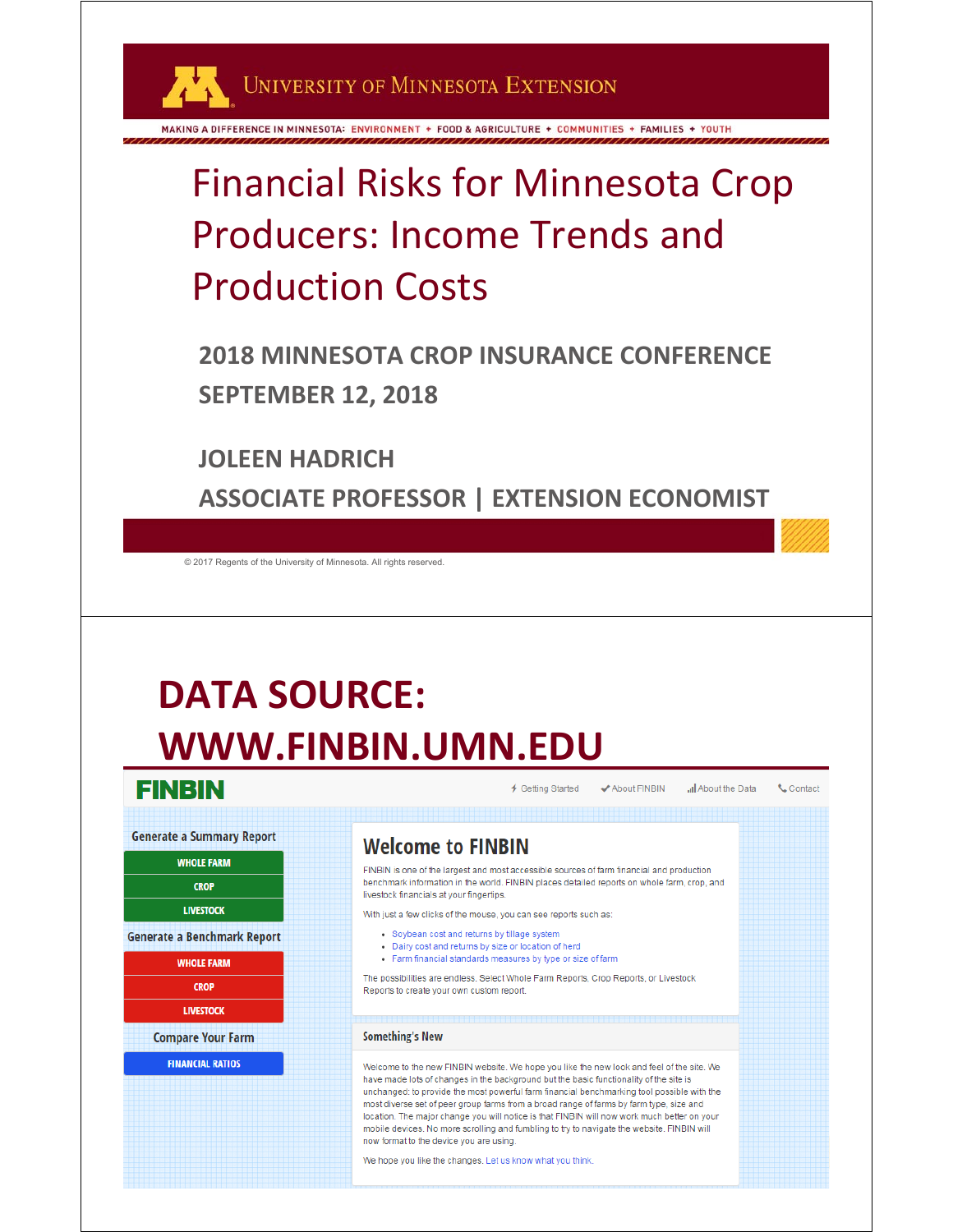

MAKING A DIFFERENCE IN MINNESOTA: ENVIRONMENT + FOOD & AGRICULTURE + COMMUNITIES + FAMILIES + YOUTH

#### Whole Farm Financials: 2017



3

© 2017 Regents of the University of Minnesota. All rights reserved.

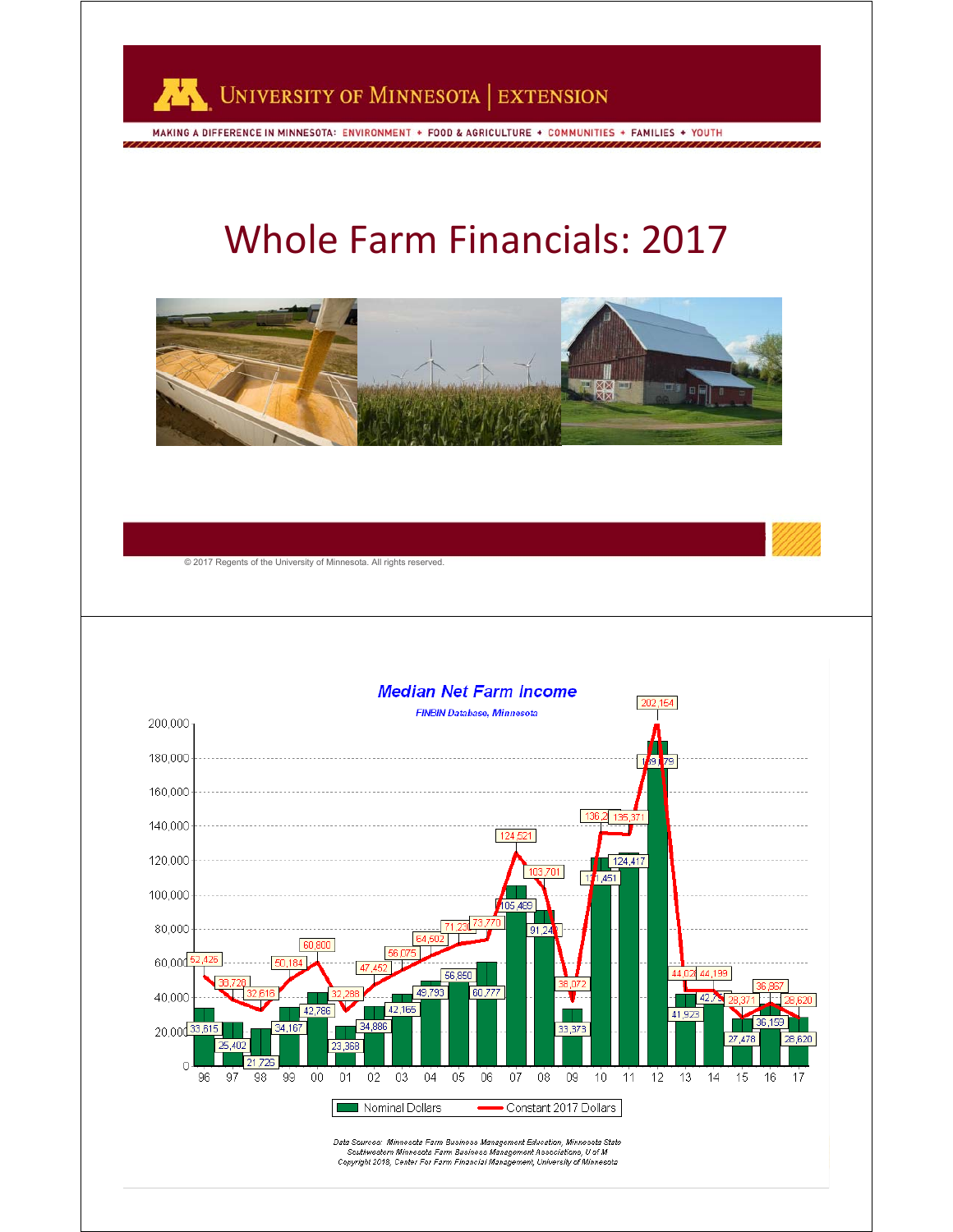

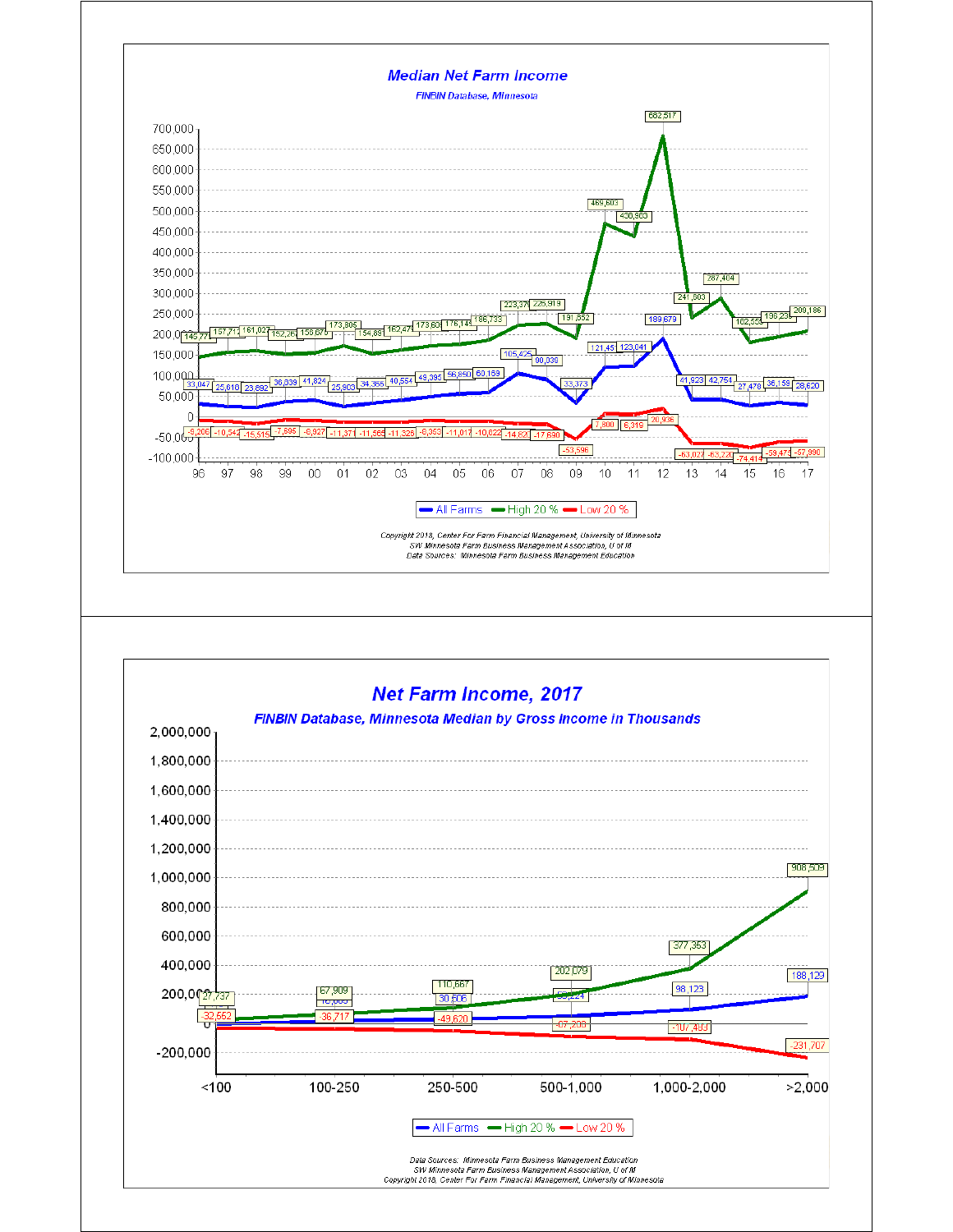



 $0.25$  $0.00$  50,000

 $\overline{0}$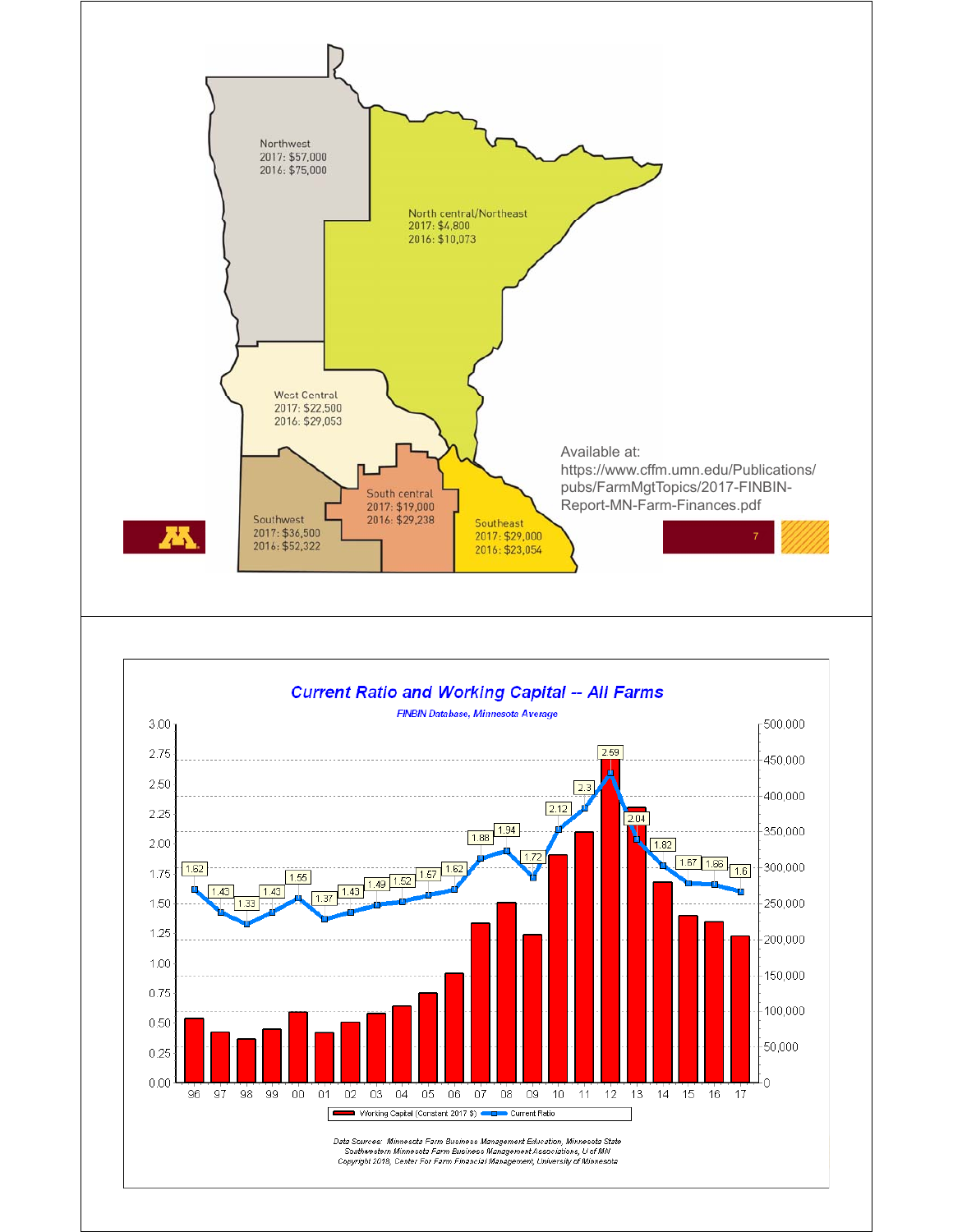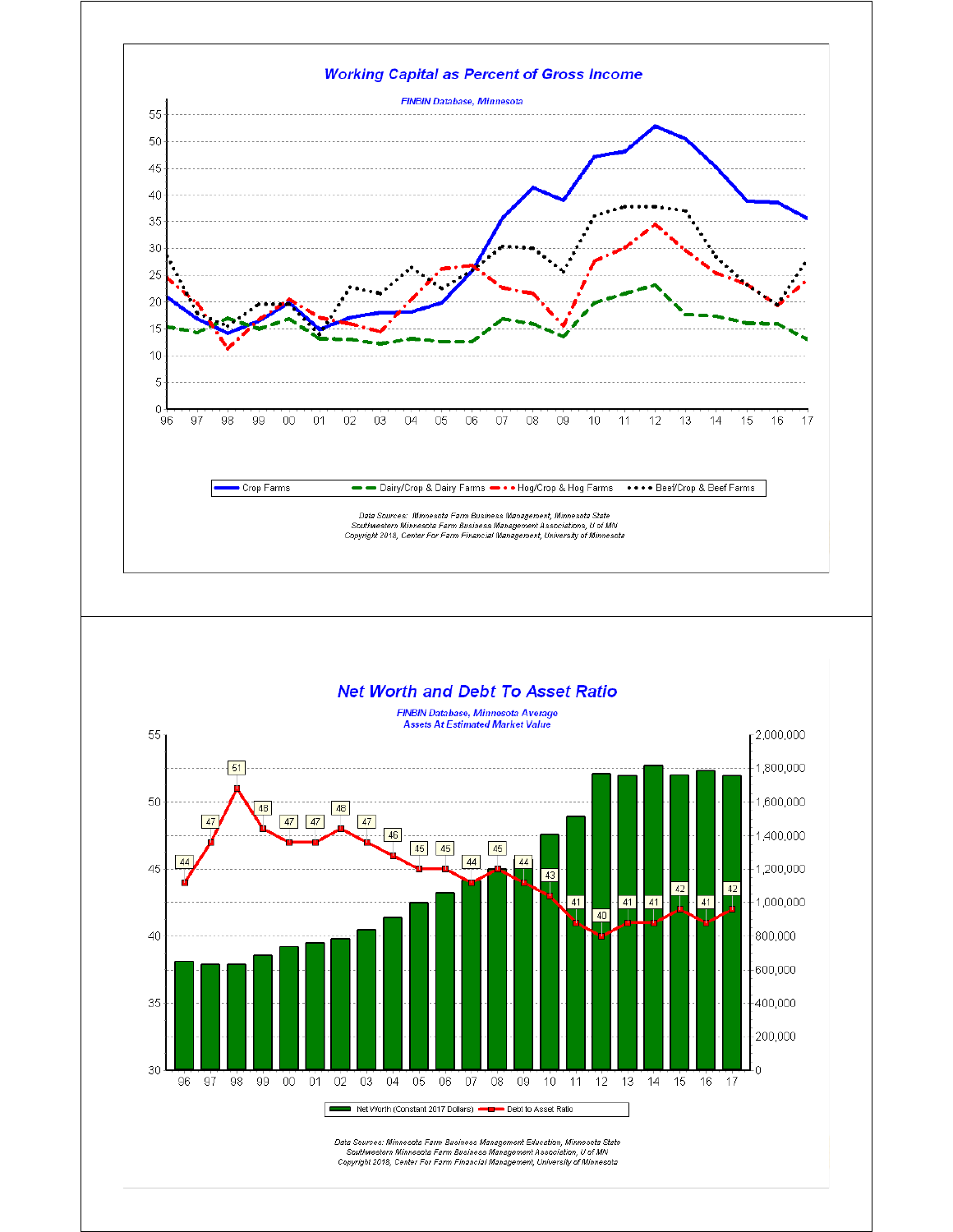

MAKING A DIFFERENCE IN MINNESOTA: ENVIRONMENT + FOOD & AGRICULTURE + COMMUNITIES + FAMILIES + YOUTH

#### **CROP FARMS**



11

© 2017 Regents of the University of Minnesota. All rights reserved.

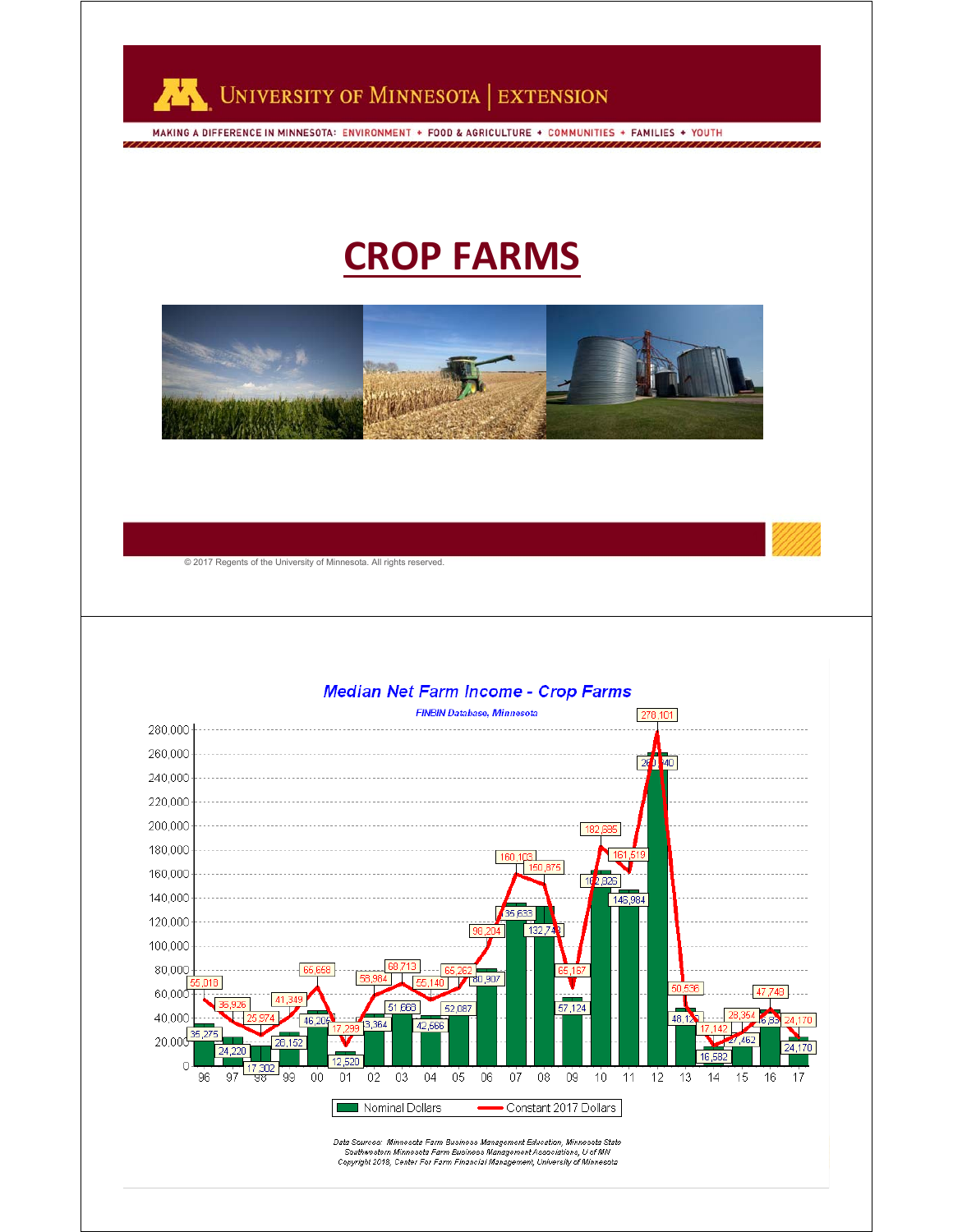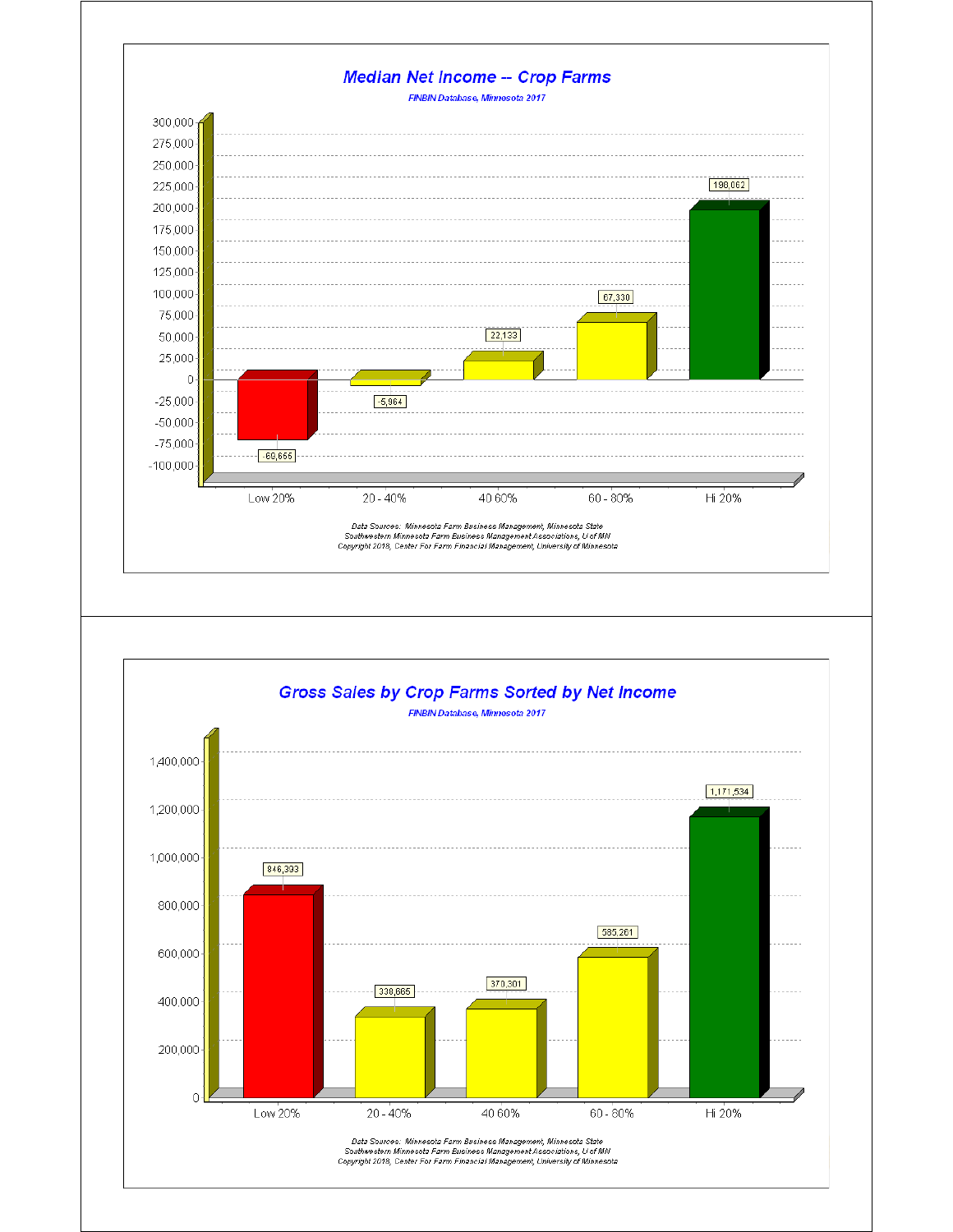# **HIGH VS LOW PROFIT CROP FARMS: FARM CHARACTERISTICS**

| <b>Profitability Group</b>  | <b>Low 20%</b> | <b>High 20%</b> |  |
|-----------------------------|----------------|-----------------|--|
| Age                         | 53             | 49              |  |
| Years farming               | 29             | 27              |  |
| Total crop acres            | 1358           | 1910            |  |
| Percent of crop acres owned | 20%            | 29%             |  |
| Corn yield (bu/acre)        | 199            | 211             |  |
| Corn price (\$/bu)          | \$3.19         | \$3.34          |  |
| Soybean yield (bu/acre)     | 48             | 46              |  |
| Soybean price (\$/bu)       | \$9.22         | S9 27           |  |

FINBIN database, MN, 2017

**UNIVERSITY OF MINNESOTA EXTENSION** 

© 2017 Regents of the University of Minnesota. All rights reserved.

#### **HIGH VS LOW PROFIT CROP FARMS: 2017 FINANCIAL PERFORMANCE**

| <b>Profitability Group</b>       | <b>Low 20%</b> | <b>High 20%</b> |  |  |  |  |
|----------------------------------|----------------|-----------------|--|--|--|--|
| <b>Gross sales</b>               | \$846,000      | \$1,172,000     |  |  |  |  |
| Median net farm income           | $$-70,000$     | \$198,000       |  |  |  |  |
| <b>Current ratio</b>             | 1.1            | 2.3             |  |  |  |  |
| Working capital to gross revenue | 8%             | 57%             |  |  |  |  |
| Working capital                  | \$64,000       | \$713,000       |  |  |  |  |
| Term debt coverage (accrual)     | $-0.3$         | 2.2             |  |  |  |  |
| Debt-to-asset ratio              | 38%            | 25%             |  |  |  |  |
| Operating profit margin          | $-14%$         | 18%             |  |  |  |  |
| Operating expense ratio          | 97%            | 68%             |  |  |  |  |
| Machinery investment per acre    | \$682          | \$573           |  |  |  |  |
| FINBIN database, MN, 2017        |                |                 |  |  |  |  |

**UNIVERSITY OF MINNESOTA EXTENSION** 

© 2017 Regents of the University of Minnesota. All rights reserved.

16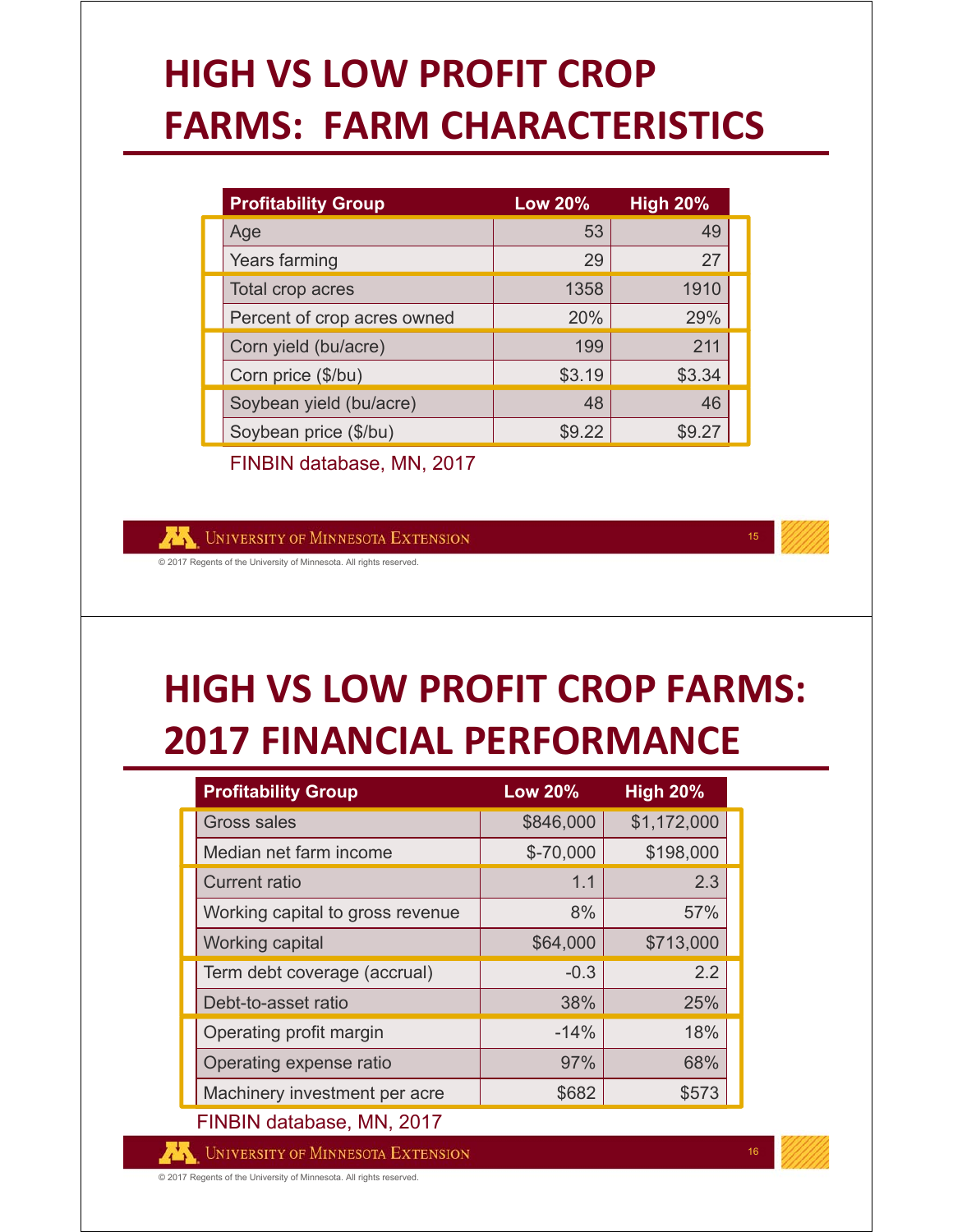# **HIGH VS LOW PROFIT LARGE CROP FARMS: FARM CHARACTERISTICS**

| <b>Profitability Group</b>  | <b>Low 20%</b> | High 20% |  |
|-----------------------------|----------------|----------|--|
| Age                         | 51             | 50       |  |
| Years farming               | 29             | 30       |  |
| Total crop acres            | 3,173          | 3,390    |  |
| Percent of crop acres owned | 17%            | 30%      |  |
| Corn yield (bu/acre)        | 198            | 209      |  |
| Corn price (\$/bu)          | \$3.16         | \$3.32   |  |
| Soybean yield (bu/acre)     | 49             | 45       |  |
| Soybean price (\$/bu)       | \$9.24         | \$9.30   |  |

FINBIN database, MN, 2017 Large = Over \$1,000,000 in gross revenue

UNIVERSITY OF MINNESOTA EXTENSION

© 2017 Regents of the University of Minnesota. All rights reserved.

#### **HIGH VS LOW PROFIT LARGE CROP FARMS: FINANCIAL PERFORMANCE**

| <b>Profitability Group</b>                                | <b>Low 20%</b> | <b>High 20%</b> |  |  |  |  |
|-----------------------------------------------------------|----------------|-----------------|--|--|--|--|
| <b>Gross sales</b>                                        | \$2,136,000    | \$2,244,000     |  |  |  |  |
| Median net farm income                                    | $$-192,000$    | \$520,000       |  |  |  |  |
| <b>Current ratio</b>                                      | 1.2            | 2.3             |  |  |  |  |
| Working capital to gross revenue                          | 11%            | 58%             |  |  |  |  |
| Working capital                                           | \$221,000      | \$1,414,000     |  |  |  |  |
| Term debt coverage (accrual)                              | $-0.4$         | 2.7             |  |  |  |  |
| Debt-to-asset ratio                                       | 40%            | 24%             |  |  |  |  |
| Operating profit margin                                   | $-12%$         | 22%             |  |  |  |  |
| Operating expense ratio                                   | 98%            | 65%             |  |  |  |  |
| Machinery investment per acre                             | \$613          | \$593           |  |  |  |  |
| FINBIN database. Over \$1 million Gross Revenue. MN. 2017 |                |                 |  |  |  |  |

**UNIVERSITY OF MINNESOTA EXTENSION** 

© 2017 Regents of the University of Minnesota. All rights reserved.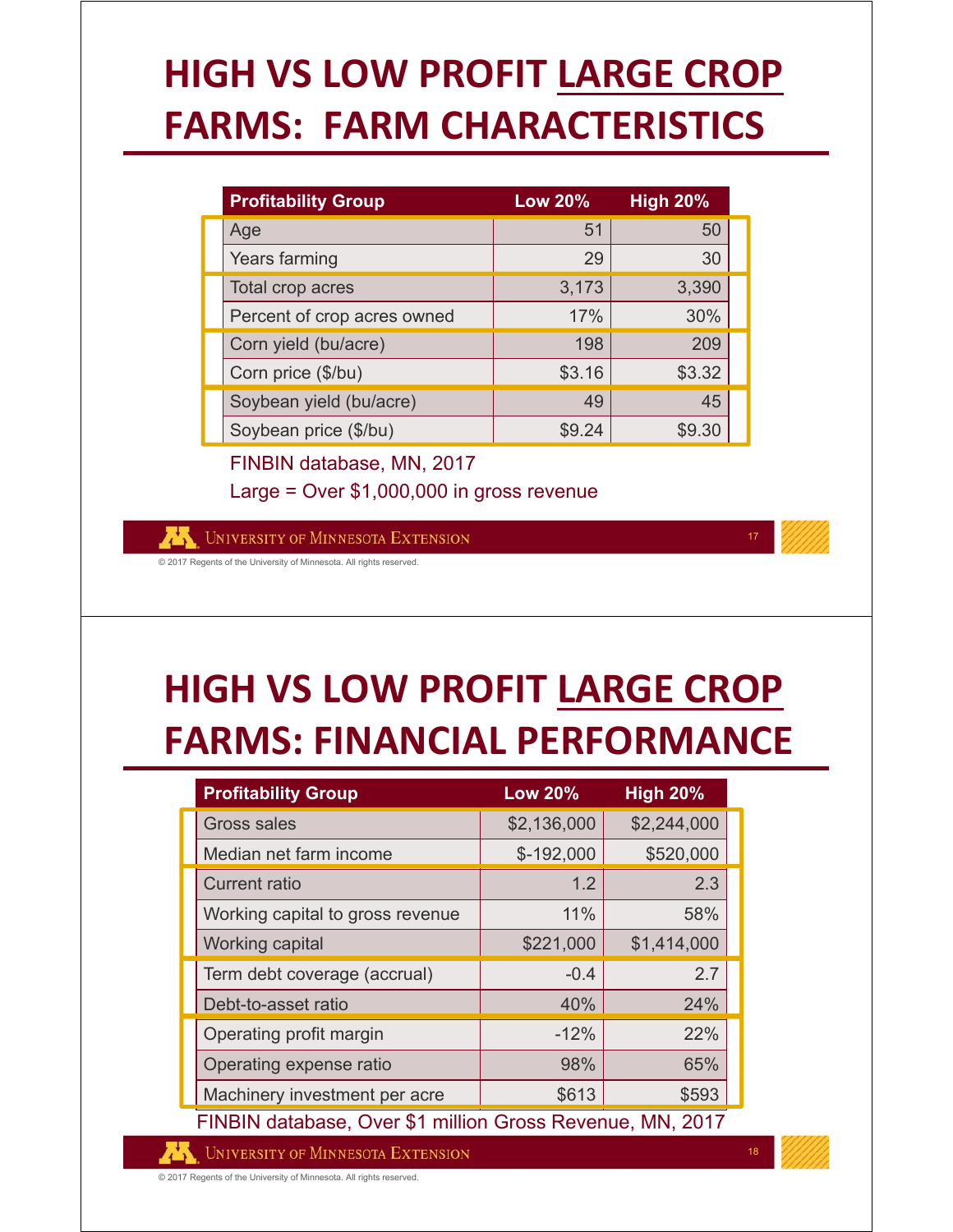## **CORN, CASH RENTED, 2017**

| <b>Profitability Group</b> | <b>High Cost</b><br>20% | <b>Middle</b><br>20% | <b>Low Cost</b><br>20% |  |
|----------------------------|-------------------------|----------------------|------------------------|--|
| Yield                      | 205                     | 215                  | 224                    |  |
|                            |                         |                      |                        |  |
| Seed                       | 123.47                  | 118.10               | 112.27                 |  |
| Fertilizer                 | 126.67                  | 115.00               | 104.16                 |  |
| <b>Chemicals</b>           | 43.35                   | 37.56                | 34.22                  |  |
| Rent                       | 223.18                  | 219.87               | 217.55                 |  |
| <b>Total costs</b>         | 843.46                  | 743.60               | 672.43                 |  |
| Cost of production         | 4.07                    | 3.46                 | 3.00                   |  |
|                            |                         |                      |                        |  |
| <b>Corn Price</b>          |                         |                      |                        |  |

FINBIN database, Southern MN, 2017

UNIVERSITY OF MINNESOTA EXTENSION

© 2017 Regents of the University of Minnesota. All rights reserved.

#### **CORN, CASH RENTED**

| <b>Expenses</b>  | 2013   | 2014   | 2015   | 2016   | 2017   | 2018<br>Estimated | 2019<br>Estimated |
|------------------|--------|--------|--------|--------|--------|-------------------|-------------------|
| Seed             | 125.48 | 128.46 | 122.78 | 120.78 | 117.78 | 114.25            |                   |
| Fertilizer       | 191.40 | 167.27 | 147.28 | 134.62 | 116.24 | 106.94            |                   |
| <b>Chemicals</b> | 34.21  | 35.25  | 37.19  | 37.77  | 38.19  | 38.95             |                   |
| Fuel & drying    | 56.85  | 57.14  | 32.73  | 29.87  | 44.46  | 42.24             |                   |
| Crop insur.      | 25.89  | 22.74  | 22.86  | 18.25  | 20.08  | 20.08             |                   |
| Rent             | 250.27 | 250.87 | 235.18 | 230.13 | 219.00 | 214.62            |                   |
| Other Exp        | 199.85 | 197.41 | 192.23 | 183.87 | 186.28 | 182.55            |                   |
| Total cost       | 883.95 | 859.14 | 790.25 | 755.29 | 742.03 | 719.63            |                   |

FINBIN database, Southern MN, 2017

UNIVERSITY OF MINNESOTA EXTENSION

© 2017 Regents of the University of Minnesota. All rights reserved.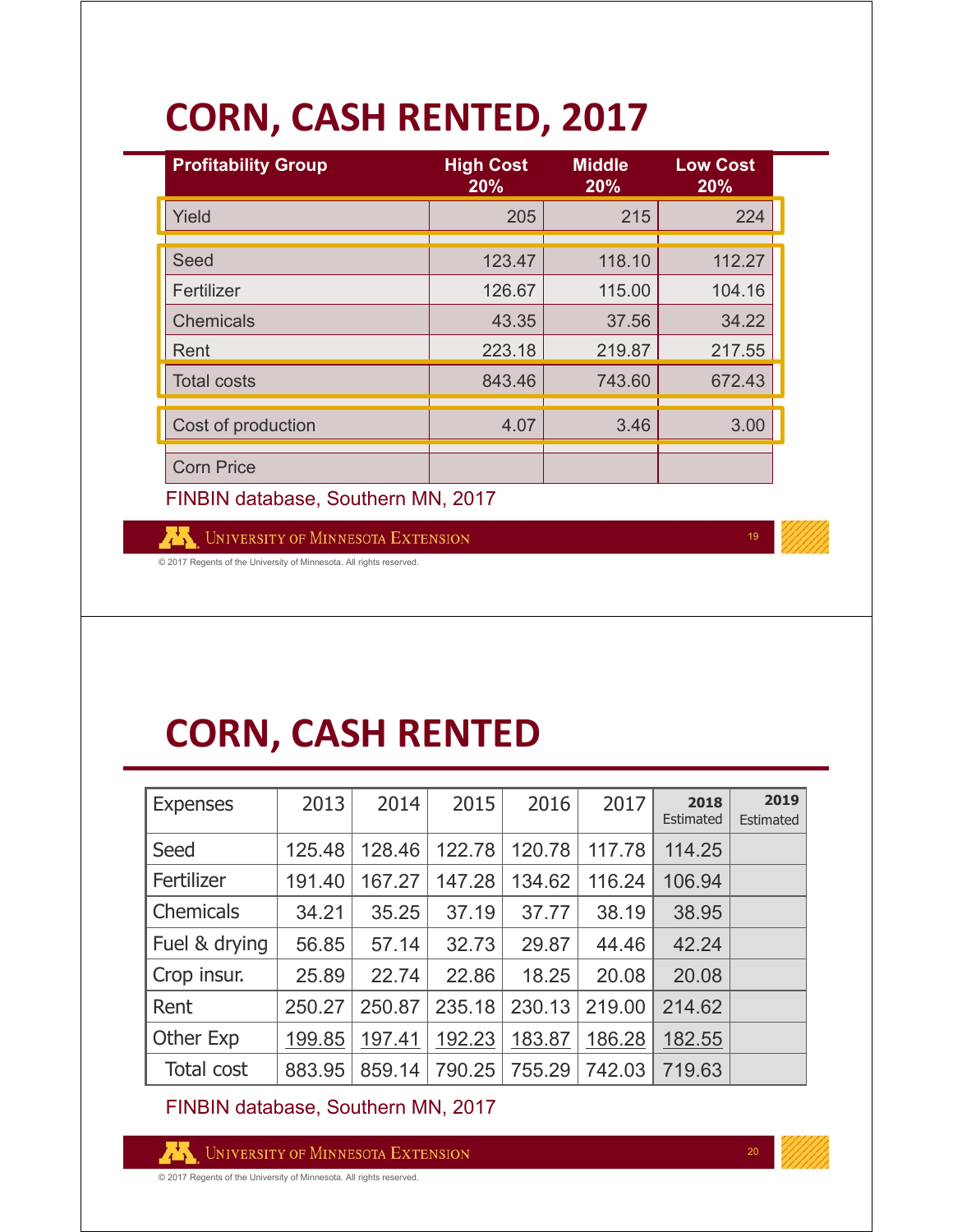#### **CORN, CASH RENT, NFI PER ACRE ASSUMES 2018 PROJECTED EXPENSES**

|       | <b>Yield per Acre</b> |        |        |        |        |  |
|-------|-----------------------|--------|--------|--------|--------|--|
| \$/Bu | 160                   | 175    | 190    | 205    | 220    |  |
| 2.50  | $-320$                | $-282$ | $-245$ | $-207$ | $-170$ |  |
| 3.00  | $-240$                | -195   | $-150$ | $-105$ | -60    |  |
| 3.50  | -160                  | -107   | -55    | $-2$   | 50     |  |
| 4.00  | -80                   | $-20$  | 40     | 100    | 160    |  |
| 4.50  | 0                     | 68     | 135    | 203    | 270    |  |

\*Assumes 2018 projected expenses

UNIVERSITY OF MINNESOTA EXTENSION

© 2017 Regents of the University of Minnesota. All rights reserved.

#### **CORN, CASH RENT, NFI PER ACRE LOW COST 20% OF PRODUCERS**

|       | <b>Yield per Acre</b> |        |        |        |       |  |
|-------|-----------------------|--------|--------|--------|-------|--|
| \$/Bu | 160                   | 175    | 190    | 205    | 220   |  |
| 2.50  | $-234$                | $-197$ | $-159$ | $-122$ | $-84$ |  |
| 3.00  | $-154$                | $-109$ | $-64$  | $-19$  | 26    |  |
| 3.50  | $-74$                 | $-22$  | 31     | 83     | 136   |  |
| 4.00  | 6                     | 66     | 126    | 186    | 246   |  |
| 4.50  | 86                    | 153    | 221    | 288    | 356   |  |

21

© 2017 Regents of the University of Minnesota. All rights reserved.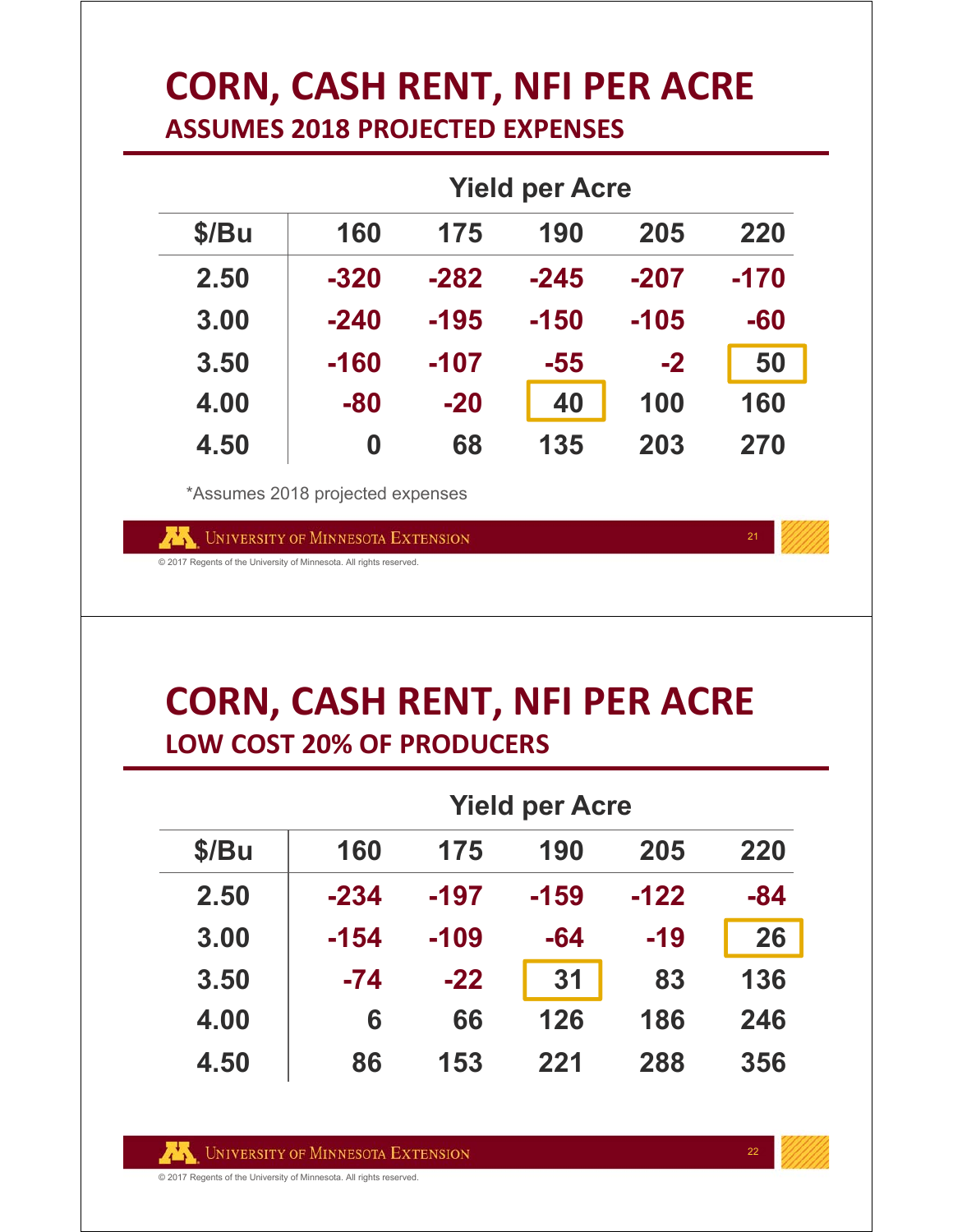# **CORN, CASH RENT: COST OF PRODUCTION**

|                                                                                         |      | <b>Yield per Acre</b> |      |  |  |
|-----------------------------------------------------------------------------------------|------|-----------------------|------|--|--|
| <b>Rent/Acre</b>                                                                        | 170  | 190                   | 210  |  |  |
| 100                                                                                     | 3.85 | 3.45                  | 3.12 |  |  |
| 150                                                                                     | 4.15 | 3.71                  | 3.36 |  |  |
| 213                                                                                     | 4.44 | 3.97                  | 3.60 |  |  |
| 250                                                                                     | 4.53 | 4.05                  | 3.66 |  |  |
| 300                                                                                     | 4.74 | 4.24                  | 3.83 |  |  |
| 350                                                                                     | 5.03 | 4.50                  | 4.07 |  |  |
| *\$35 Labor & Management charge per acre included<br>FINBIN database, Southern MN, 2017 |      |                       |      |  |  |

UNIVERSITY OF MINNESOTA EXTENSION

**23** 

© 2017 Regents of the University of Minnesota. All rights reserved.

# **SOYBEANS, CASH RENTED**

| <b>Expenses</b>   | 2013   | 2014   | 2015   | 2016   | 2017   | 2018<br>Estimated | 2019<br>Estimated |
|-------------------|--------|--------|--------|--------|--------|-------------------|-------------------|
| Seed              | 60.14  | 60.84  | 58.22  | 56.54  | 56.16  | 56.16             |                   |
| Chemicals         | 35.21  | 39.07  | 45.04  | 44.59  | 46.42  | 46.88             |                   |
| Fuel              | 22.70  | 22.12  | 15.12  | 12.93  | 15.31  | 16.08             |                   |
| Crop Insur.       | 23.55  | 21.32  | 21.10  | 18.16  | 20.89  | 20.89             |                   |
| Rent              | 240.79 | 247.57 | 232.20 | 224.75 | 217.34 | 212.99            |                   |
| Other Exp.        | 157.39 | 152.38 | 152.27 | 149.58 | 146.52 | 143.59            |                   |
| <b>Total Cost</b> | 539.78 | 543.30 | 523.95 | 506.55 | 502.64 | 496.59            |                   |

FINBIN database, Southern MN, 2017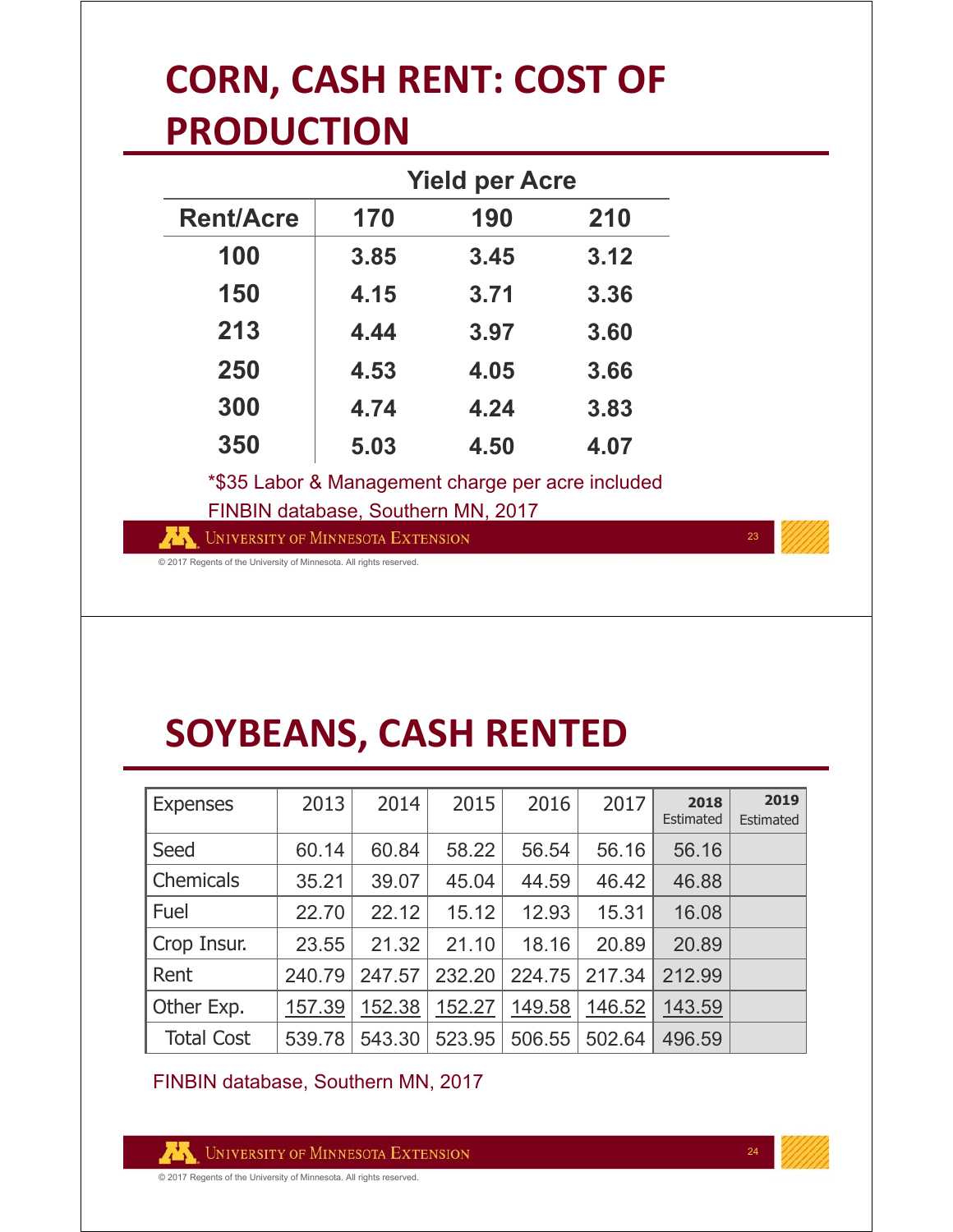#### **SOYBEANS, CASH RENT NFI PER ACRE**

|       | <b>Yield per Acre</b>            |                  |        |       |       |  |
|-------|----------------------------------|------------------|--------|-------|-------|--|
| \$/Bu | 40                               | 45               | 50     | 55    | 60    |  |
| 7.00  | $-182$                           | -147             | $-112$ | $-77$ | $-42$ |  |
| 8.00  | $-137$                           | $-97$            | -57    | $-17$ | 23    |  |
| 9.00  | $-92$                            | -47              | $-2$   | 43    | 88    |  |
| 10.00 | $-47$                            | $\boldsymbol{3}$ | 53     | 103   | 153   |  |
| 11.00 | $-2$                             | 53               | 108    | 163   | 218   |  |
|       | *Assumes 2018 projected expenses |                  |        |       |       |  |

UNIVERSITY OF MINNESOTA EXTENSION

© 2017 Regents of the University of Minnesota. All rights reserved.

#### **SOYBEANS, CASH RENT COST OF PRODUCTION**

|                  | <b>Yield per Acre</b> |       |      |  |  |
|------------------|-----------------------|-------|------|--|--|
| <b>Rent/Acre</b> | 45                    | 55    | 65   |  |  |
| 100              | 9.30                  | 7.61  | 6.44 |  |  |
| 150              | 10.41                 | 8.52  | 7.21 |  |  |
| 213              | 11.52                 | 9.43  | 7.98 |  |  |
| 250              | 11.81                 | 9.67  | 8.18 |  |  |
| 300              | 12.64                 | 10.34 | 8.75 |  |  |
| 350              | 13.75                 | 11.25 | 9.52 |  |  |

\*\$35 Labor & Management charge per acre included FINBIN database, Southern MN, 2017

**UNIVERSITY OF MINNESOTA EXTENSION** 

2626